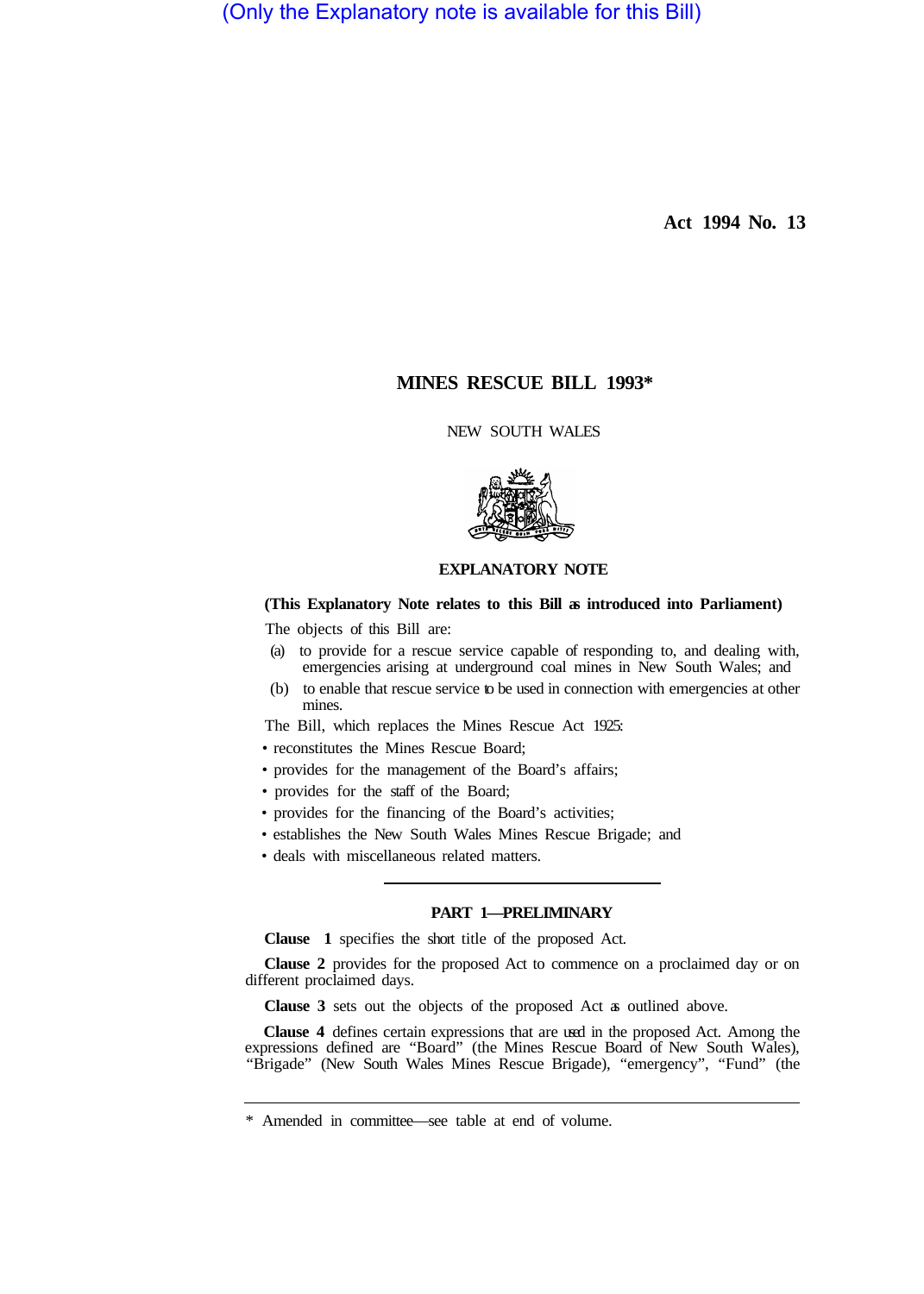Mines Rescue Fund), "mine", "mining", "owner" (in relation to a mine) and "underground coal mine".

# **PART 2—MINES RESCUE BOARD OF NEW SOUTH WALES**

# **Division 1—Constitution of Board**

**Clause 5** constitutes, as a statutory body representing the Crown, the Mines Rescue Board of New South Wales.

#### **Division 2—Functions of Board**

**Clause 6** states the principal functions of the Board in connection with underground coal mines. The principal functions are:

- making available rescue services and facilities for use at underground coal mines in New South Wales (including ensuring that members of the Mines Rescue Brigade have the capacity to deal with emergencies at those mines);
- ensuring that adequate rescue equipment (such as breathing apparatus) is available to enable members of the Brigade to deal with any emergency in an underground coal mine;
- training members of the Mines Rescue Brigade in mine rescue procedures and, in particular, in the use of breathing apparatus;
- ensuring that persons with an adequate knowledge of mine rescue work are available to provide technical advice to the owners of underground coal mines if an emergency should arise at any of those mines.

**Clause 7** states other discretionary functions of the Board in connection with other mines. The functions are:

- making available rescue services and facilities for use at those mines;
- providing training courses in relation to mine safety and procedures for responding to emergencies occurring at those mines.

**Clause 8** states other discretionary functions of the Board in connection with non-rescue matters. The functions are:

- providing occupational health and safety services (including training services) to employers of mineworkers and others;
- providing technical and advisory services to owners of mines and others.

Clause 9 confers on the Board certain functions that are ancillary to its principal functions. Among those functions are the power to enter into contracts and the power to appoint agents.

### **Division 3—Management of Board**

**Clause 10** provides for the directors of the Board. There are to be 9 directors. They are to comprise:

- the Chief Inspector of Coal Mines;
- 3 persons nominated by the New South Wales Coal Association to represent the interests of mine owners;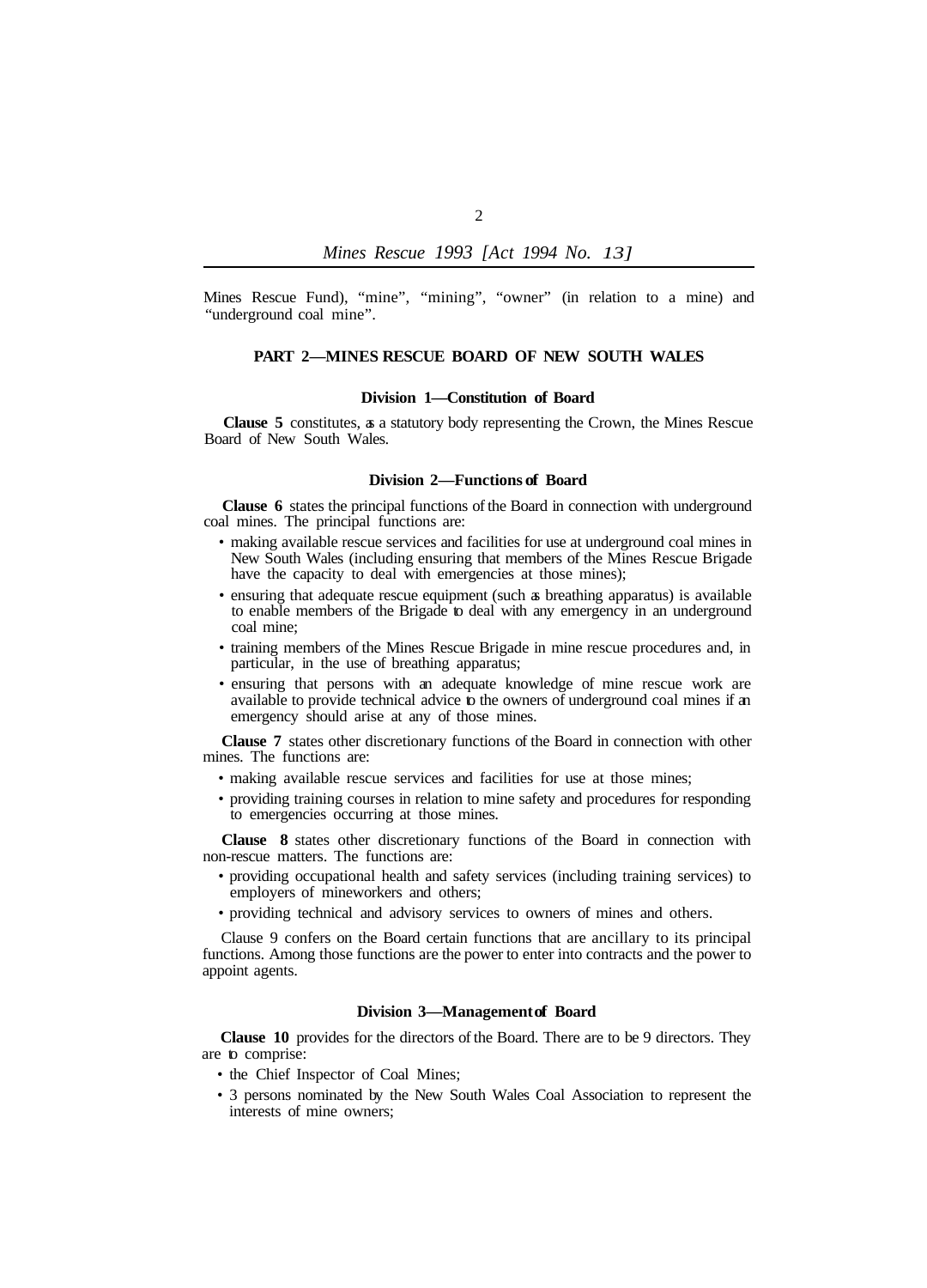- 3 persons representing mine employees;
- a person nominated by the New South Wales Mine Managers' Association; and
- a person who has a financial, technical, legal or some other appropriate professional qualification.

**Clause 11** provides for the affairs of the Board to be managed and controlled by its directors. It further provides that any act, matter or thing done in the name of, or on behalf of, the Board by its directors or on their directions or with their authority is to be taken to have been done by the Board.

**Clause 12** provides for the appointment of a chief executive of the Board. The directors are to be given an opportunity to recommend a person or persons for appointment to that position.

**Clause 13** provides for the chief executive to manage the Board's affairs in accordance with the policies decided by the directors.

- **Clause 14** deals with Ministerial control of the Board. Under the clause:
- a direction given by the Minister will have to be in writing;
- the directors will be able to request the Minister to review the direction if the Board would incur a significant financial loss;
- the Minister will be able to confirm the direction following the review only if the Minister, with the approval of the Treasurer, agrees to reimburse the Board from public revenue for the estimated loss incurred by the Board in complying with the direction.

**Clause 15** requires the Board to provide the Minister with relevant information relating to its activities.

**Clause 16** requires the Board to prepare annually a corporate plan. The plan is to specify the objectives of the Board, the policies of the Board necessary to attain those objectives and criteria that will enable the Board's performance to be assessed. In preparing the plan, the Board will be required to take into account any comments that the Minister may make on the draft plan. The Board will be required as far as practicable to exercise its functions in accordance with the plan.

**Clause 17** enables the Board to establish subcommittees to assist the Board in connection with the exercise of any of its functions.

delegation). **Clause 18** authorises the Board to delegate its functions (except the power of

**Clause 19** exculpates from personal liability the directors and the chief executive and persons duly acting under the direction of the Board for any matter or thing done in good faith in the execution of official duties.

**Clause 20** provides for the service of documents on the Board.

**Clause 21** makes provision for the custody of the Board's seal.

## **PART 3—STAFF**

**Clause 22** authorises the Board to employ necessary staff. Staff will not be employed under Part 2 of the Public Sector Management Act 1988.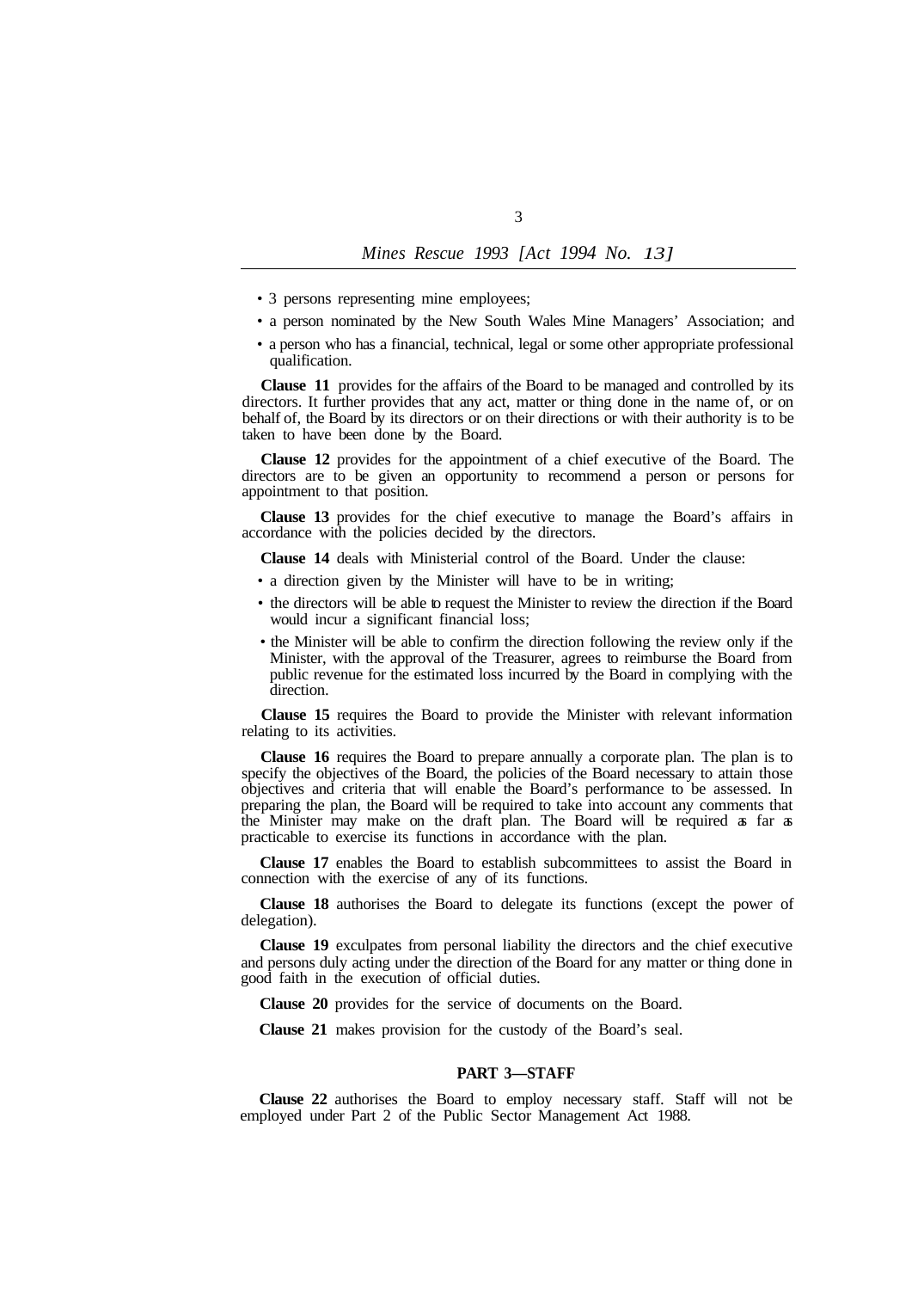**Clause 23** authorises the Board to determine the salaries, wages and conditions of its staff (subject to any other Act or law).

**Clause 24** authorises regulations to be made with respect to the employment of the Board's staff. The regulations are to be subject to any industrial award or agreement made in connection with conditions of employment.

**Clause 25** authorises the Board to arrange for the use of staff and facilities of other Government Departments and of public or local authorities,

**Clause 26** enables the Board to engage consultants.

**Clause 27** provides for the establishment of one or more staff superannuation schemes.

### **PART 4—FINANCE**

**Clause 28** provides for the establishment of the Mines Rescue Fund under the control of the Board.

**Clause 29** provides for the payment into the Fund of government grants, revenue and other money of the Board.

**Clause 30** provides for the payment from the Fund of all payments required to be made by the Board.

**Clause 31** requires the owners of coal mines to make contributions of amounts prescribed by the regulations to enable the Board to carry out its principal functions. The clause sets out the matters to be taken into account for the purposes of prescribing the relevant contribution for each coal mine. It will be possible for the Board to require payment of interest of up to 15% per annum on contributions that are not paid on time.

**Clause 32** authorises the Board to charge fees for rescue and other services (other than its principal functions with respect to coal mines).

**Clause 33** authorises the Board to recover, waive or refund any contribution, interest, fee or other money owing to it.

**Clause 34** authorises the Board to invest money.

**Clause 35** relates to banking arrangements.

**Clause 36** provides for the financial year of the Board to begin on 1 July except for the first financial year which will begin on the commencement of the clause and end on 30 June 1994.

### **PART 5—NEW SOUTH WALES MINES RESCUE BRIGADE**

**Clause 37** provides for the establishment of the New South Wales Mines Rescue Brigade.

work at underground coal mines and at other mines. **Clause 38** provides that the principal function of the Brigade is to undertake rescue

mine personnel made available to the Board and others appointed by the Board. **Clause 39** provides for the composition of the Brigade. The Brigade will comprise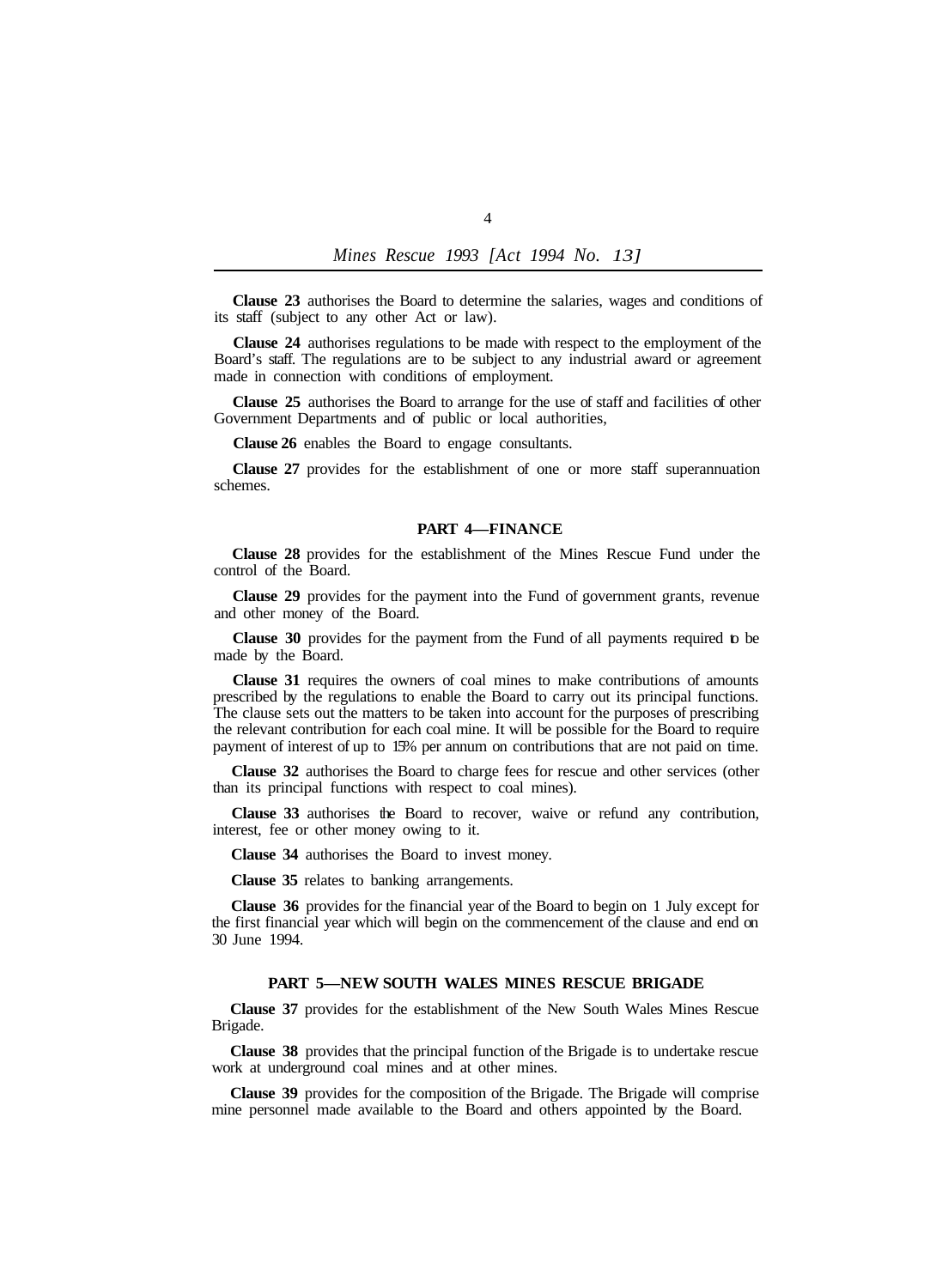**Clause 40** requires the Board, in the case of an underground coal mine, to determine the number of mine personnel to be made available to the Board and the number of items, and the kinds, of rescue apparatus and equipment and the storage facilities to be provided at the mine. Provision is also made for the variation of such a determination. Failure to comply with a determination, or a determination as varied, will render the owner of the mine liable to a penalty not exceeding 100 penalty units (\$10,000).

**Clause 41** confers on the owner of a mine a right of appeal to the Minister against a determination, or a variation of a determination, served on that owner under proposed section 40.

**Clause 42** provides for the appointment and termination of appointment of members of the Mines Rescue Brigade. A person's services will only be made available to the Board for mine rescue purposes with the person's consent.

**Clause 43** provides for the Board to be responsible for training members of the Brigade.

**Clause 44** requires the person in charge of a mine rescue station to report to the Chief Inspector of Coal Mines and to the Board accidents and incidents occurring at the station which result in death or serious injury or which involve the malfunctioning of mine rescue equipment.

**Clause 45** provides or the issue of certificates to members of the Brigade on completion of their training and for the issue of medallions in recognition of members' service.

# **PART 6—MISCELLANEOUS**

**Clause 46** empowers the Minister to acquire land by compulsory process for the purposes of the proposed Act.

**Clause 47** provides for the proposed Act to bind the Crown.

**Clause 48** ensures that the State Emergency and Rescue Management Act 1989 prevails over the proposed Act.

**Clause 49** provides that offences against the proposed Act or any regulations made under that Act are to be dealt with in a summary manner by a Local Court.

**Clause 50** empowers regulations to be made for the purposes of the proposed Act.

**Clause 51** requires the Minister, 5 years after the commencement of the proposed Act, to conduct a review of the Act to ascertain whether its policy objectives remain valid and whether the provisions of the Act remain appropriate for attaining those objectives.

**Clause 52** repeals the Mines Rescue Act 1925 and the Mines Rescue Regulation 1991.

**Clause 53** is a formal provision that gives effect to the savings, transitional and other provisions in Schedule 3.

**Clause 54** is a formal provision that gives effect to the amendments to other Acts set out in Schedule 4.